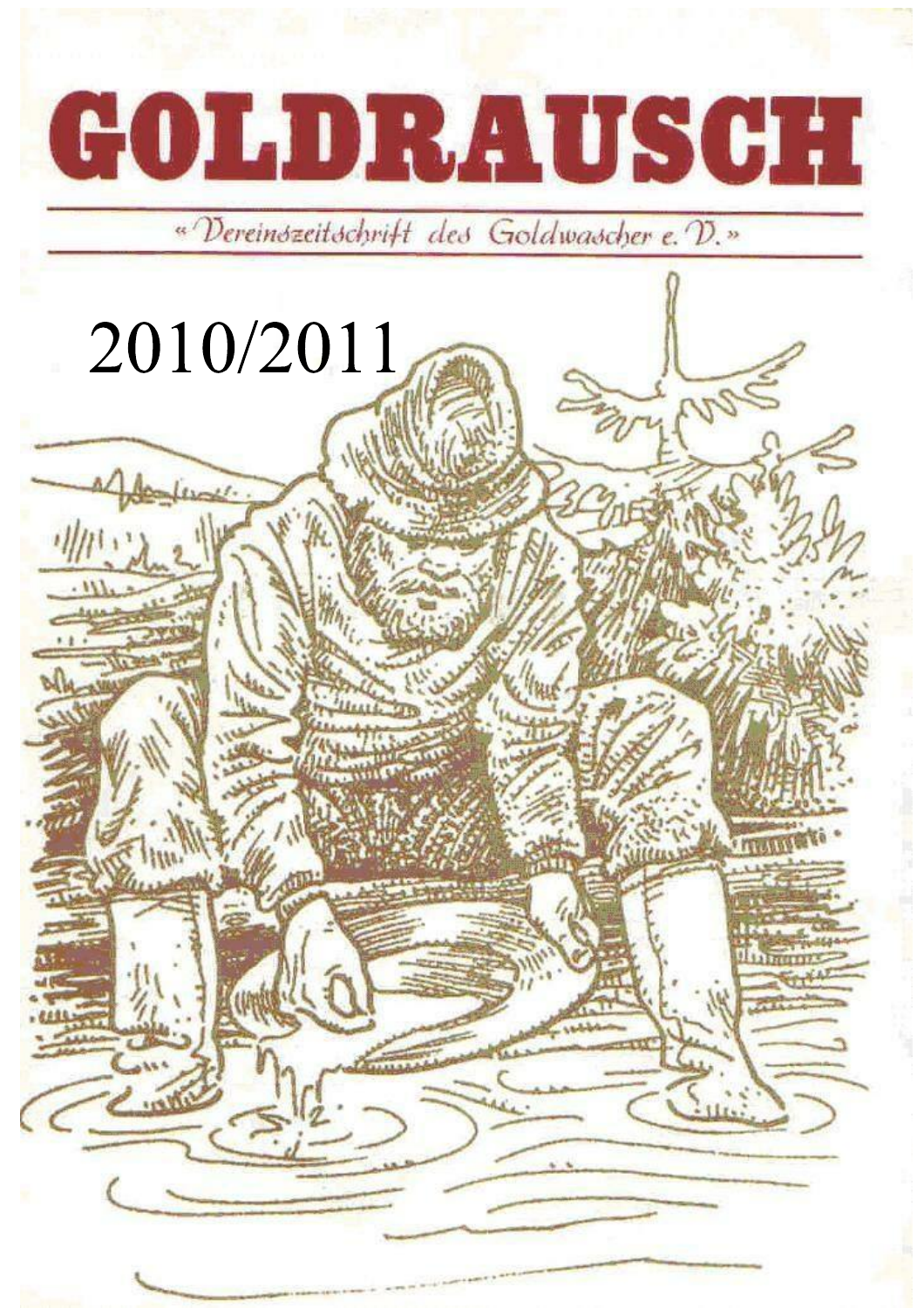# Goldwascher e.V.

## Der Vorstand

1. Vorstand Isabella Jahn Buchfinkenweg 4, 80937 München

2. Vorstand Conny Deiß Karl-Postlstr. 18 80937 München

3 Vorstand Berthold Dörner, Pürner Straße 9, 86157 Augsburg

Kassier Ludwig Schmidwenzl Lautenschlägerstr. 1a 80999 München

Schriftführerin Anna Schindler Buchfinkenweg 4, 80937 München

## Der Verein

Gegründet im November 1986 Mitglied der World Goldpanning Association

## Schwerpunkte unseres Vereins

Goldwaschvorführungen zu allen Gelegenheiten Ausrichten der bayerischen Meisterschaft und alle 2 Jahre, im Wechsel mit der Goldsuchervereinigung Goldkronach die Deutsche Meisterschaft. Goldwaschen am Fluss, wenn es die Zeit erlaubt Mineralientag München, Goldwäscherstammtisch und Goldwaschen für Besucher. Teilnahme an internationalen Meisterschaften.

Wer fragen hat, oder Anregungen braucht, kann sich gerne an unseren Verein wenden, ebenso darf sich jeder, der Anregungen für den Verein hat selbstverständlich mit uns in Verbindung setzen.

www.goldwascherev-münchen.de E-Mail: info@goldwascherev-münchen.de

GOLDRAUSCH Erscheint vom Goldwascher e.V. München Lautenschläger Straße 1a 80999 München Druck

Herausgeber: Goldwascher e.V. Redaktionelle Arbeit Isabella Jahn Conny Deiß Ludwig Schmidwenzl

Anzeigen und Vertriebsleitung

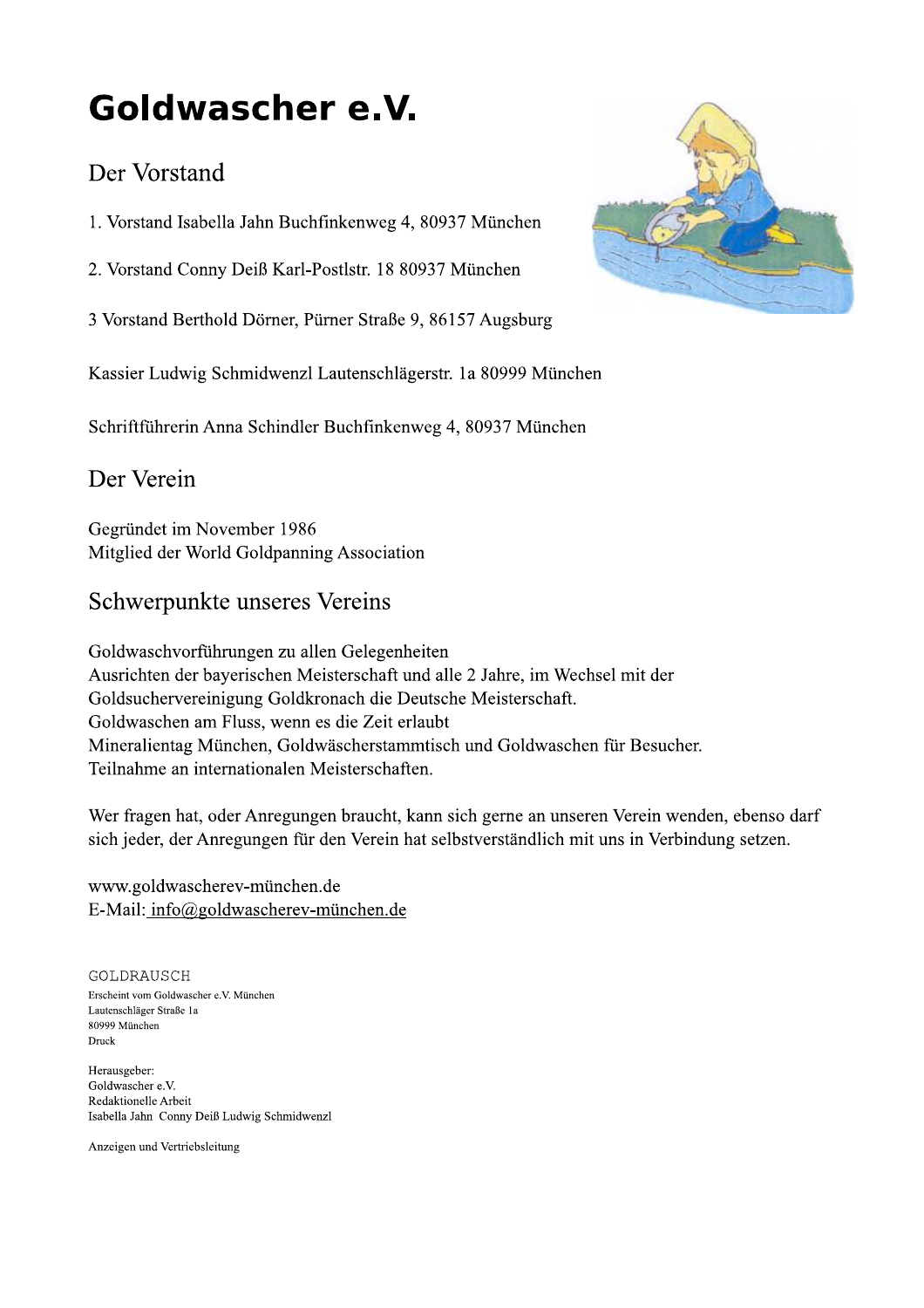### Servus Uschi



Uschi Scholz-Bauer ist am 10.03.2010 leider viel zu früh verstorben.

Mit Ihr habe ich eine sehr gute und liebevolle Bekannte verloren, und unser Verein eine großzügige, tatkräftige Unterstützung. Begonnen hat die langjährige Freundschaft im Mai 1996, beim ersten Riedenburger Country Festival, das Uschi organisiert hatte. Und unser Verein mit den Besuchern Gold gewaschen hat. Für das vollgende Jahr bot uns dann Uschi den Platz hinter dem Museum für unsere Meisterschaften an.

Am 17. Mai 1997 bezogen wir dann das erste mal unseren Platz unter der Straßenbrücke. Dank Uschi konnten unsere Teilnehmer die ganzen Jahre hinweg kostenlos Campen und Zelten. Sie sponserte jedes Jahr den Sand, und sorgte dafür das wir alles haben was wir sonst noch benötigten.

Durch Uschi's Hilfe sind wir über die Jahre hinweg gern gesehene Gäste in Riedenburg geworden.

Danke Uschi

Lux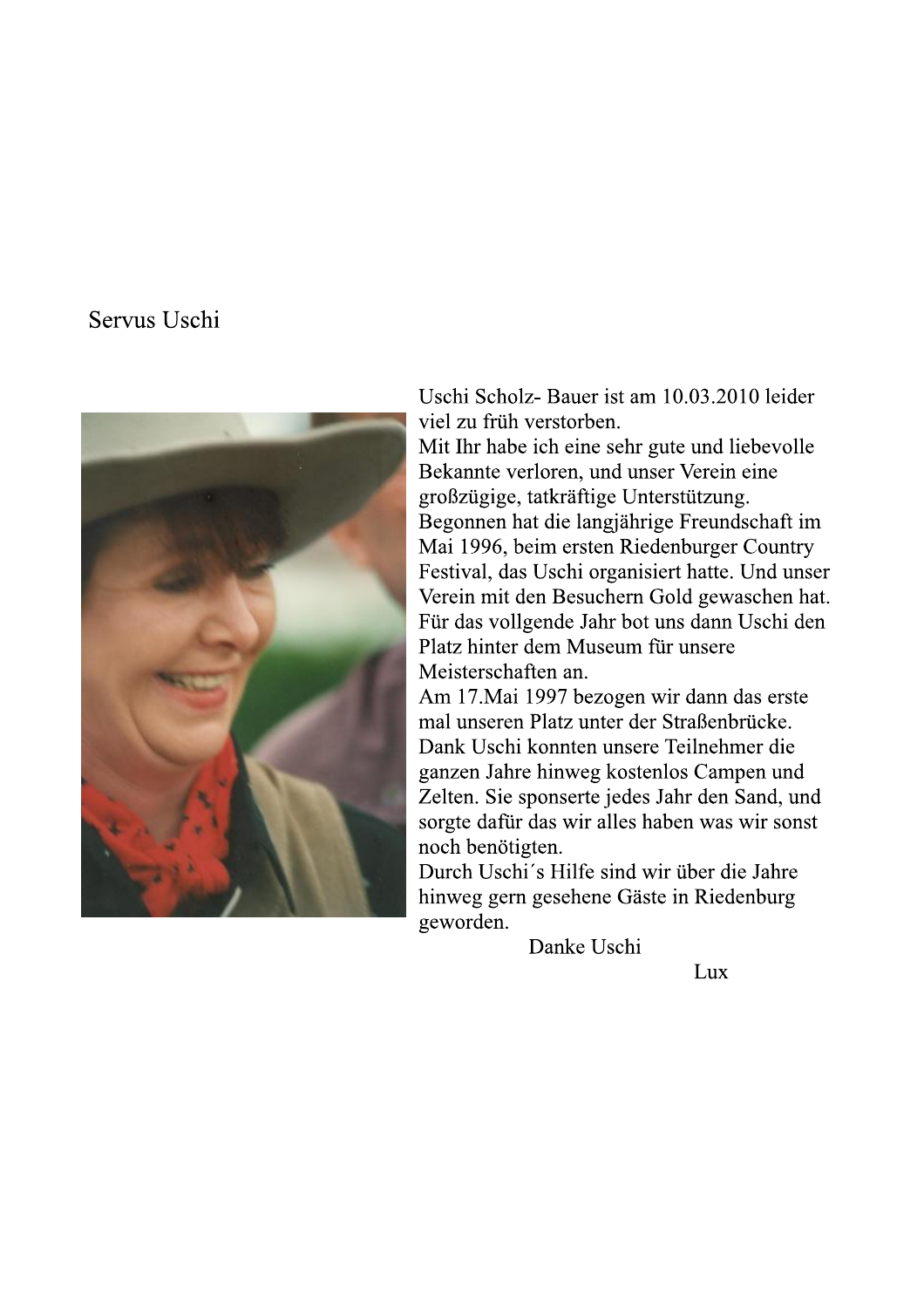# **Meisterschaften 10**

## **Bayerische Meisterschaft**

#### Kinder

- 1. Maximilian Santos Prause D
- 2. Selina Dereli D
- 3. Eron Kharaman
- 4. Lisa Bartz D
- 5. Josef Hochgräber D<br>6. Elias Wühr D
- 
- 7. Leoni Bartz D

## <u>Jugend</u>

- 1. Daniela Santos Prause D
- 2. Jakob Jost D
- 3. Katharina Schultheiß D
- 4. Kimberly Jahn D (Verein)
- 5. Robert Maidl D
- 6. Sissi Veits D

#### **Teams**

- 1. Two for nelson AT
- 2. Goldfever AT
- 3. Test
- 4. Gugler-Postl AT (Verein)
- 5. Baron-Baroness AT (Verein)

#### **Veteranen**

- 1. Josef Gugler AT (Verein)
- 2. Sepp Haslinger AT
- 3. Peter Hager CH
- 4. Erich Baron AT (Verein)
- 5. Ilse Baron AT (Verein)

## **Amateure**

- 1. Klaus Gumpp D<br>2. Josef Santl D
- 
- 3. Sabine Bartz D
- 4. Marcel Krüger D (Verein)
- 5. Alois Rubenwolf D

## **Classic**

- 1. Andreas Eichhorn D
- 2. Ilse Baron AT (Verein)
- 4. Peter Staller D (Verein)
- 5. Leopold Deinhofer AT

#### **Profis**

- 1. Dieter Geschawitz D
- 2. Josef Gugler AT (Verein)
- 3. Helmut Koch AT
- 4. Peter Staller D (Verein)
- 5. Karl Postl AT (Verein)

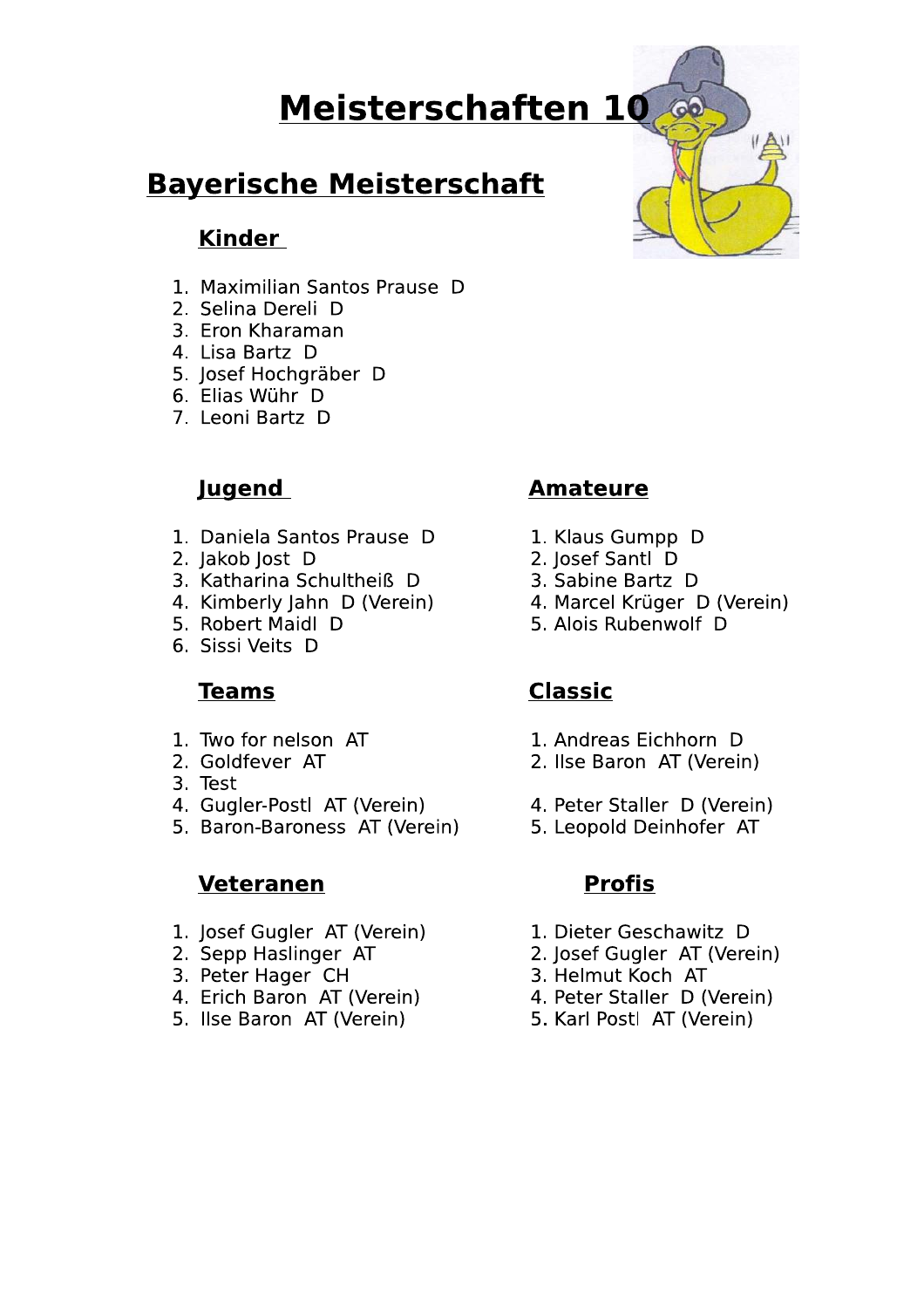## Niederösterreichische Meisterschaft

#### **Profis**

- 1. Daniela Santos Prause D
- 2. Leopold Deinhofer AT
- 3. Hans Stützinger D

#### **Veteranen**

- 1. Karl Postl AT (Verein)
- 2. Josef Gugler AT (Verein)
- 3. Robert Polzer AT

## Jugend

- 1. Jessica Bartel AT
- 2. Maximilian Santos Prause D
- 3. Daniela Santos Prause D
- 4. Lisa Bischof AT
- 5. Kimberly Jahn D (Verein)

## **Deutsche Meisterschaft**

## **Profi Herren**

- 1. Leopold Deinhofer AT
- 2. Tobias Dieterich D
- 3. Gerhard Hezel D
- 4. Karl Postl AT (Verein)
- 5. Herbert Zeman AT (Verein)
- 6. Erich Baron AT (Verein)
- 7. Josef Gugler AT (Verein)

#### **Veteranen**

- 1. Hans Stüzinger D
- 2. Tobias Dieterich D
- 3. Gerhard Hezel D
- 4. Herbert Zeman AT (Verein)
- 5. Josef Gugler AT (Verein)
- 6. Erich Baron AT (Verein)
- 7. Ilse Baron AT (Verein)

#### **Kinder**

- 1. Carina Dieterich D
- 2. Vincent Preuss D
- 3. Alexander Preuss D
- 4. Kimberly Jahn D (Verein)

#### **Profi Damen**

- 1. Hildegard Deinhofer AT
- 2. Birgit Stützinger D
- 3. Ilse Baron AT (Verein)
- 4. Pamela Jahn D (Verein)
- 5. Isabella Jahn D (Verein)

## Jugend

- 1. Daniela Santos Prause D
- 2. Maximilian Santos Prause D
- 3. Sharon Urmann CZ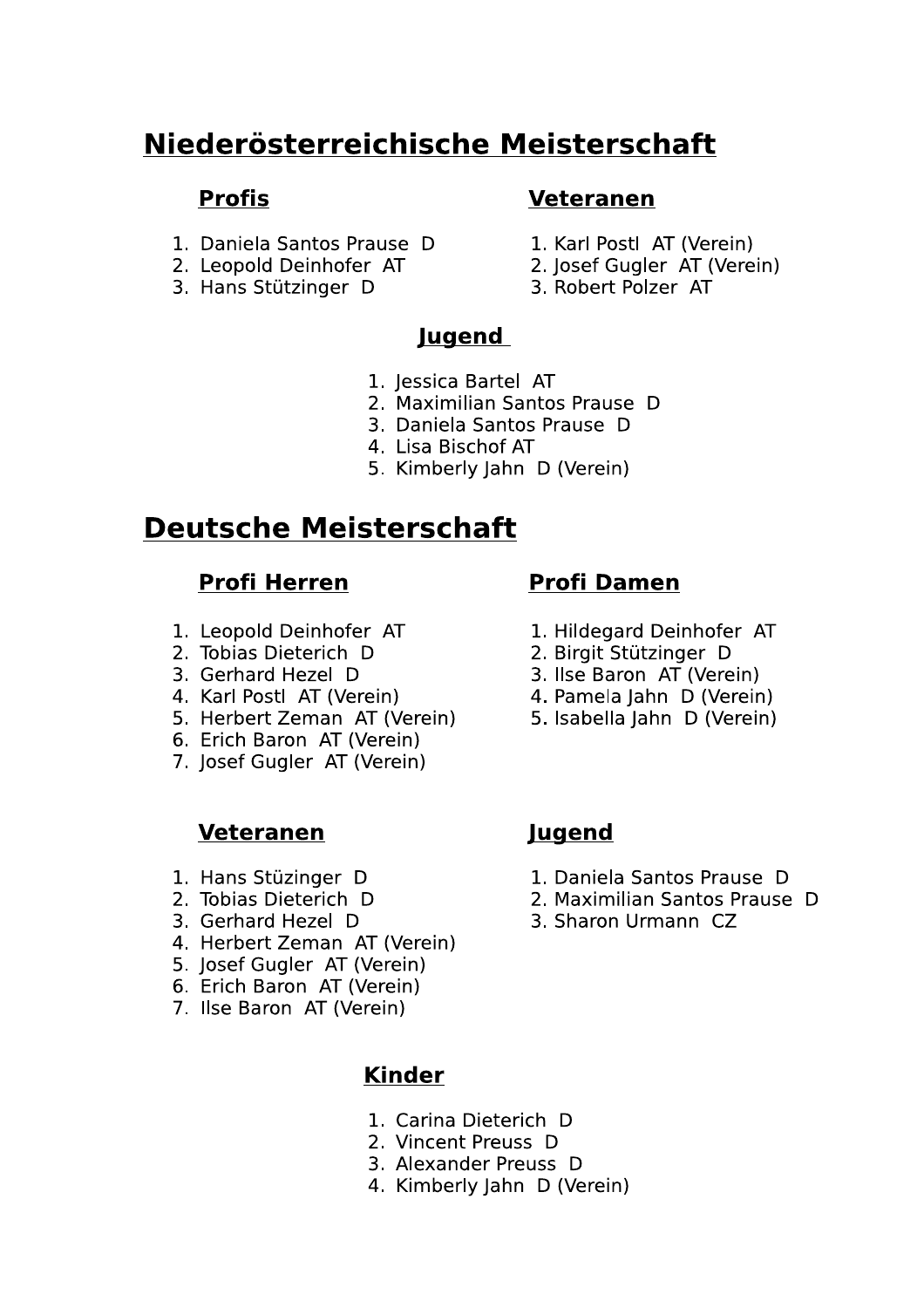# Goldwaschtermine

| 12.03.11     | 2. Winter-Cup im Goldwaschen                                                  | Feuerwehrhalle Dietersdorf<br>bei Sieghartskirchen |
|--------------|-------------------------------------------------------------------------------|----------------------------------------------------|
| 21.-22.05.11 | 5. Niederösterreich Open                                                      | Unterwaltersdorf                                   |
| 28.-29.05.11 | Schottisch und Britische<br>Meisterschaft                                     | Wanlokhead Mining Museum                           |
| 27.-29.05.11 | Polnische Meisterschaft                                                       | Zlotoryja                                          |
|              | 04.-05.06.11 25. Deutsche Meisterschaft                                       | Kristallmuseum Riedenburg                          |
| 04.-05.06.11 | 30. Italienische Meisterschaft                                                | Victimula                                          |
| 25.-26.06.11 | 11. Schweizer Meisterschaft                                                   | Dürrenroth Kt. Bern                                |
| 22.-24.07.11 | Slowakische und Tschechische<br>Meisterschaft                                 | Zlatá Bana                                         |
| 29.-31.07.11 | Schwedische Meisterschaft                                                     | Adelfors                                           |
|              | 22.-28.08.11 35. Weltmeisterschaft                                            | <b>Zlotoryja Polen</b>                             |
|              | 09.-11.09.11 Fluss Goldwaschweltmeisterschaft Pikovice lagoon, Czech Republic |                                                    |
|              | 22.-24.07.11 Goldwaschen bei Manfred in Tacherting                            |                                                    |
|              | 28.-30.10.11 Mineralientage München                                           | <b>Neue Messe München</b>                          |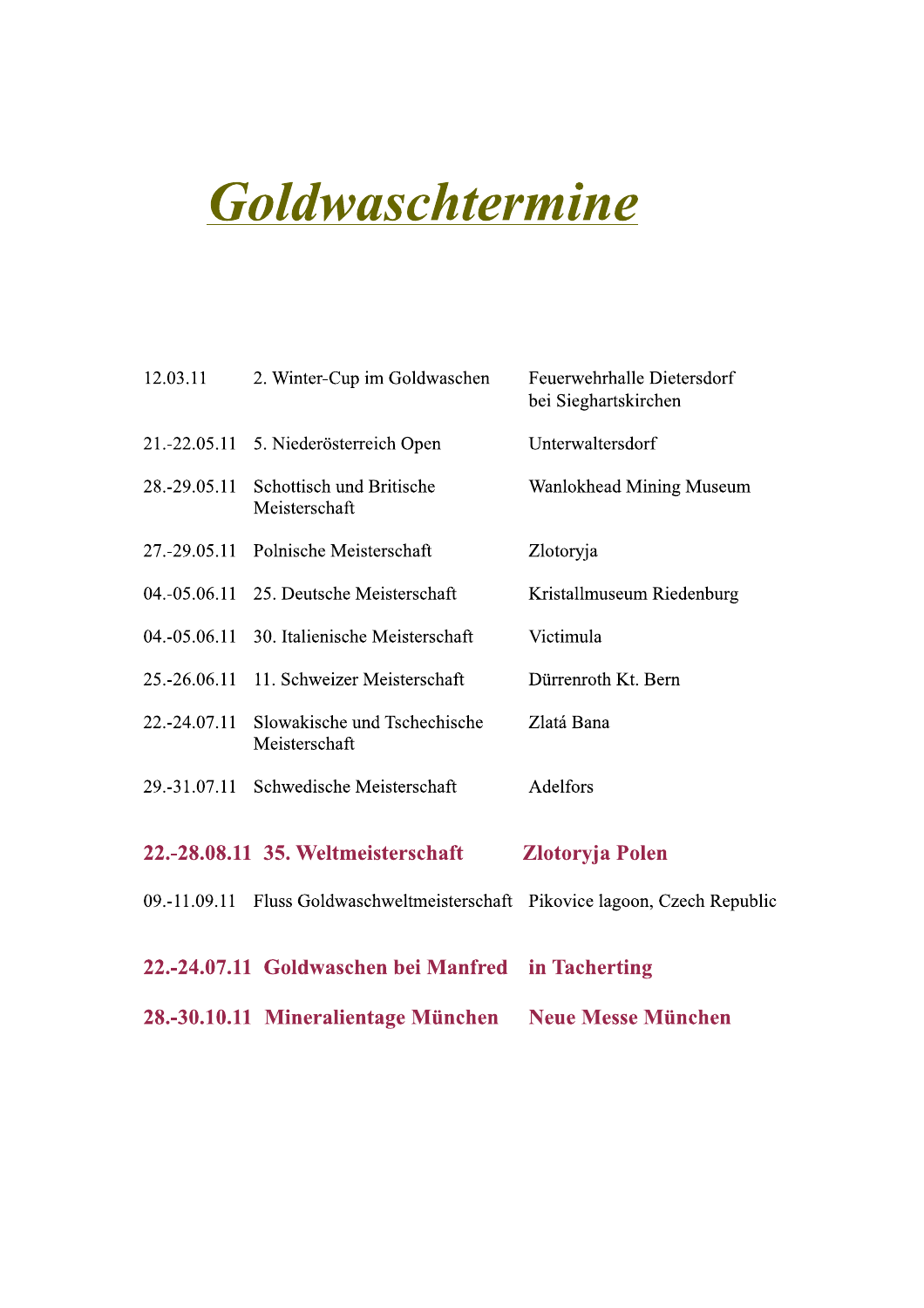# **Geplant vom Verein!**

## Deutsche Meisterschaft am 4./5.6.

Anreise am Donnerstag 2.6., Aufbau am Freitag 3.6.

## Goldwaschen bei Mani 23./24.7.

Anfahrt Freitag Nachmittag 22.7., Samstag und Sonntag Goldwaschen. Sonntag ab Mittag gemütliches Heimfahren.

## Weltmeisterschaft in Polen

Genaueres noch nicht geplant.

## Mineralientage in München 28.-30.10.

Aufbau voraussichtlich Mittwoch Nachmittag26., Donnerstag 27. ungefähr ab 10 Uhr. Freitag bis Sonntag Dauereinsatz, Sonntag nach der Messe Abbau. Für jeden der Helfen möchte bin ich Dankbar!

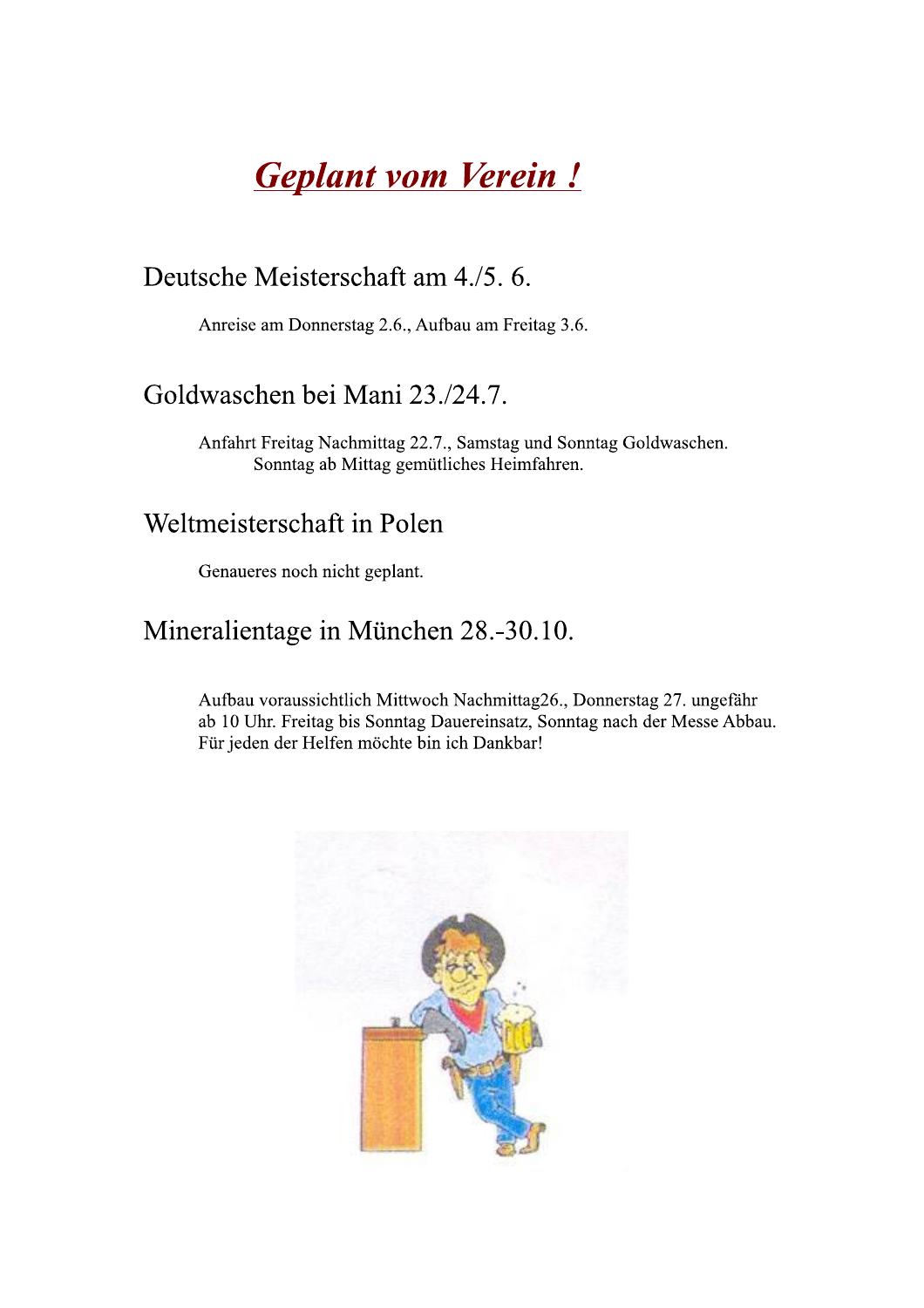## **Riedenburg 2010 Baverische Meisterschaft**

Durch meinen Pflegebruder Sepp Baindl bin ich zum Goldwaschen gekommen. Ich hab durch Ihn den Verein kennen gelernt und ihm hin und wieder auf Messen geholfen. Als Kind habe ich ihm immer ganz gespannt zu gehört wenn er von den Meisterschafen erzählt hat, von der tollen Stimmung, den vielen verschiedenen Leuten die hinkommen und einfach ein paar Tage Ihren Spaß haben, bei Ihrem gemeinsamen Hobby, das hat mich neugierig gemacht Danke Seppi.

Nachdem wir letztes Jahr mit auf den Münchner Mineralientagen waren und mein Freund auch Freude am waschen gefunden hat, haben wir beschlossen zur nächsten Meisterschaft fahren wir mit. Also los nach Riedenburg.



Ganz ehrlich gesagt war ich schon ein wenig aufgeregt, da ich nicht wusste was auf uns zukommt. Wie läuft das alles ab? Kommen viele? Einfach alles hat mich interessiert.

Wir haben beim Aufbauen der Becken geholfen und einfach alles auf uns wirken lassen. Am Freitag kamen dann immer mehr Leute. Das hat mich total fasziniert, wie viele Leute eigentlich Goldwaschen und wie weit sie fahren um dran teil zu nehmen. Ich und Marcel haben

am Freitag schon mal angefangen zu üben im Probebecken, mit dem

Sand vom Vorjahr. Nach etlichen Pfannen hab ich dann aufgegeben, Marcel hat weiter gewaschen. Unsere kleine Selina wollte dann auch waschen, weil es ja Papa auch schon seit Stundenmacht, dann kam Lux und hat Ihr das waschen gezeigt und siehe da , GOLD, ich habe GOLD. Das war natürlich das höchste für Sie das Sie was vor Papa gefunden hat.

Am Samstag war ich dann richtig gespannt und schon voller Vorfreude. Als ich bei der Anmeldung stand war ich dann schon



etwas platt, das so viele Leute da waren. Wie Pilze kamen Sie angeschossen. Ob groß oder klein, alt oder jung. Mit so vielen hätte ich nicht gerechnet. Es ist ja eine "kleine Meisterschaft". Was ist dann erst bei einer großen los?

Ich war erstaunt! Jeder war mit seiner Schüssel und Stiefel bewaffnet und alle waren gut drauf.



Alle haben sich gegrüßt und gefachsimpelt über die Schüsseln oder die Art wie man wäscht oder die letzte Meisterschaften. Was ich total klasse fand, das die "alten Hasen" den "Frischlingen" helfen, ihnen Sachen erklären und zeigen, das fand ich sehr schön, da man das heutzutage nicht mehr so oft sieht. Es war eine super Stimmung.

Als die Wettkämpfe losgingen war ich total aufgeregt. Dann ging es endlich los.

Es war super. Jeder hat seine Art zu waschen, mancher schneller, mancher langsamer, mancher sitzt, aber alle haben das gleiche Problem das kleine Gold in die Viole zu kriegen,

dahat jeder gezittert vom Kind bis zu den Profis, mit Spucke oder ohne und selbst den besten ging mal eins daneben.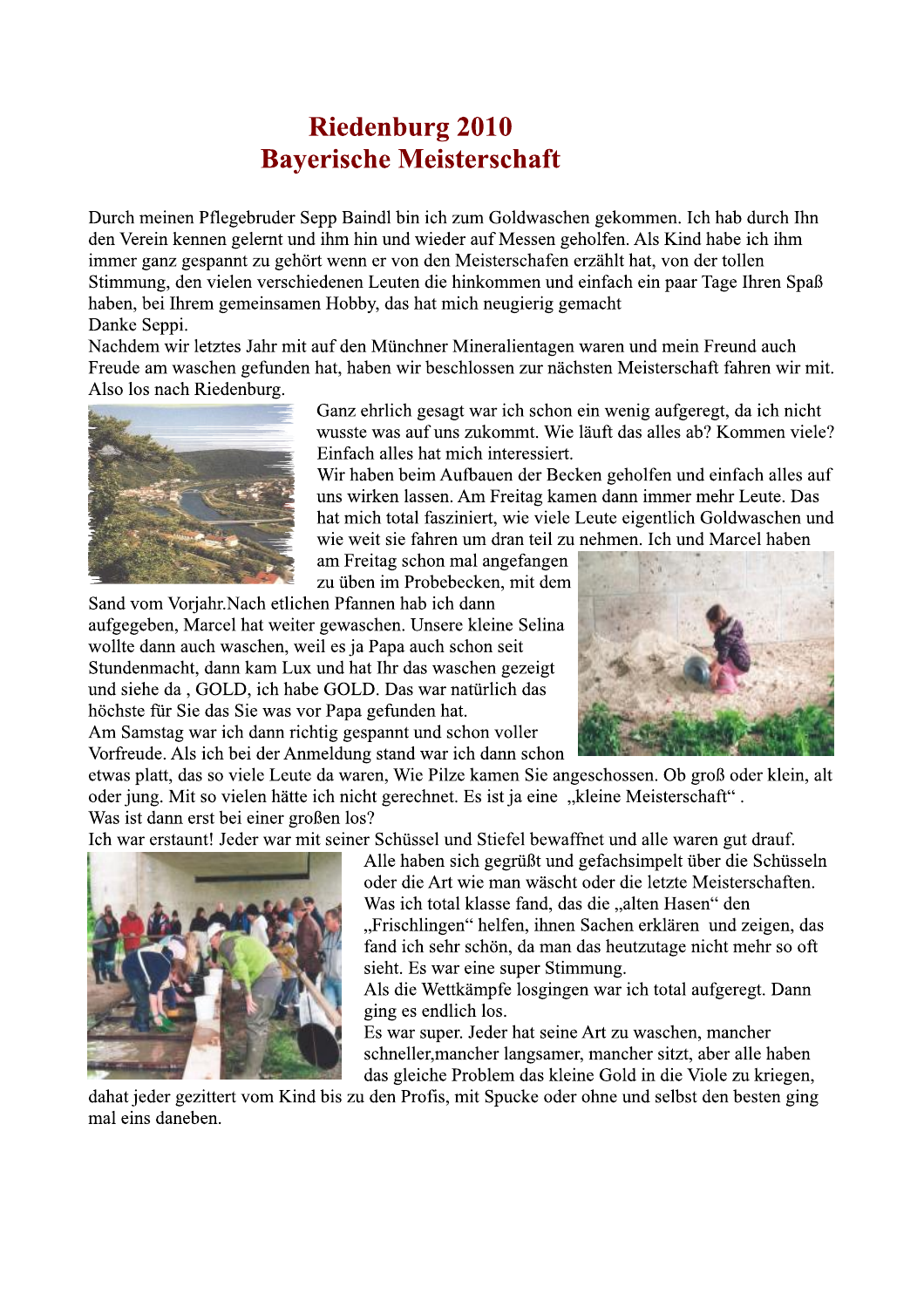Die meisten haben gesagt man kann nicht immer gewinnen, da auch Glück eine Rolle spielt. Total fasziniert haben mich aber die Veteranen. Hut ab, ich dachte erst das sind Zuschauer, ja von wegen altes Eisen. Nichts da. Stiefel an, Schüssel her und los geht's und in was für einem Tempo. Da muss ich sagen Respekt. Ich habe erst später erfahren das man erst ab "60" bei den Veteranen mitmachen kann, also hab ich manchen sowieso schon jünger eingeschätzt, da heißt wohl dann das Goldwaschen fit und jung hält. Weiter so und zeigt der Jugend wie es geht.



Dann durften die Kinder ran. Selina wollte unbedingt mit ins Becken steigen aber mit noch nicht mal

4 Jahren ist das nicht so einfach trocken zu bleiben in den großen Stiefeln. Wir hatten wenigstens was zu lachen und nasse Socken und jede Menge Spaß gehabt. Marcel durfte dann bei den Amateuren ran und war erstaunt das der Probelauf so gut ging. Nach den Wettkämpfen ging es dann zum

Abendessen, danach haben wir uns dann wieder im Zelt mit den anderen getroffen und jeder hat was erzählt, und man tauschte sich aus. Marcel saß immer noch am Becken und hat die Schüssel getestet. Da er bis jetzt immer mit der tiefen gewaschen hat, also testete er die flache, wie er es bei den Profis gesehen hat. Ich denke mal er übt noch etwas weiter bis er sich entschließt, welche Schüssel ihm besser liegt.

Sonntag dann Finale.

Das war dann schon sehr spannend, (ich hatte nun auch die Bewertung verstanden und die Strafzeiten) ist schnell oder ruhig und langsam sicherer! Die Kinder durfte dann auch wieder ran, Selina hatte sich um entschlossen und wollte das ich ihr helfe anstatt der Papa, also kam ich auch zum waschen und ja man ist schon aufgeregt und ja man muss zittern, das Wasser ist kalt und das Gold will und will nicht in die Viole, aber wir haben es dann doch geschafft.

Marcel ging dann an den Start, total aufgeregt, er war zwar schnell hat aber leider zu viel verloren und wurde vierter, aber fürs erste Mal, eine klasse Leistung. Es war ja ne super Zeit, nur zu wenig Gold in der Schüssel.

Die Siegerehrung war dann der krönende Abschluss, jeder mit seiner Urkunde und seinem Pokal und einem Lächeln im Gesicht.





Ein rund um gelungenes Wochenende. Mit viel Spaß, neuen Eindrücken, neuen Freunden und etwas Gold.



Tatiana

**Bericht Andreas**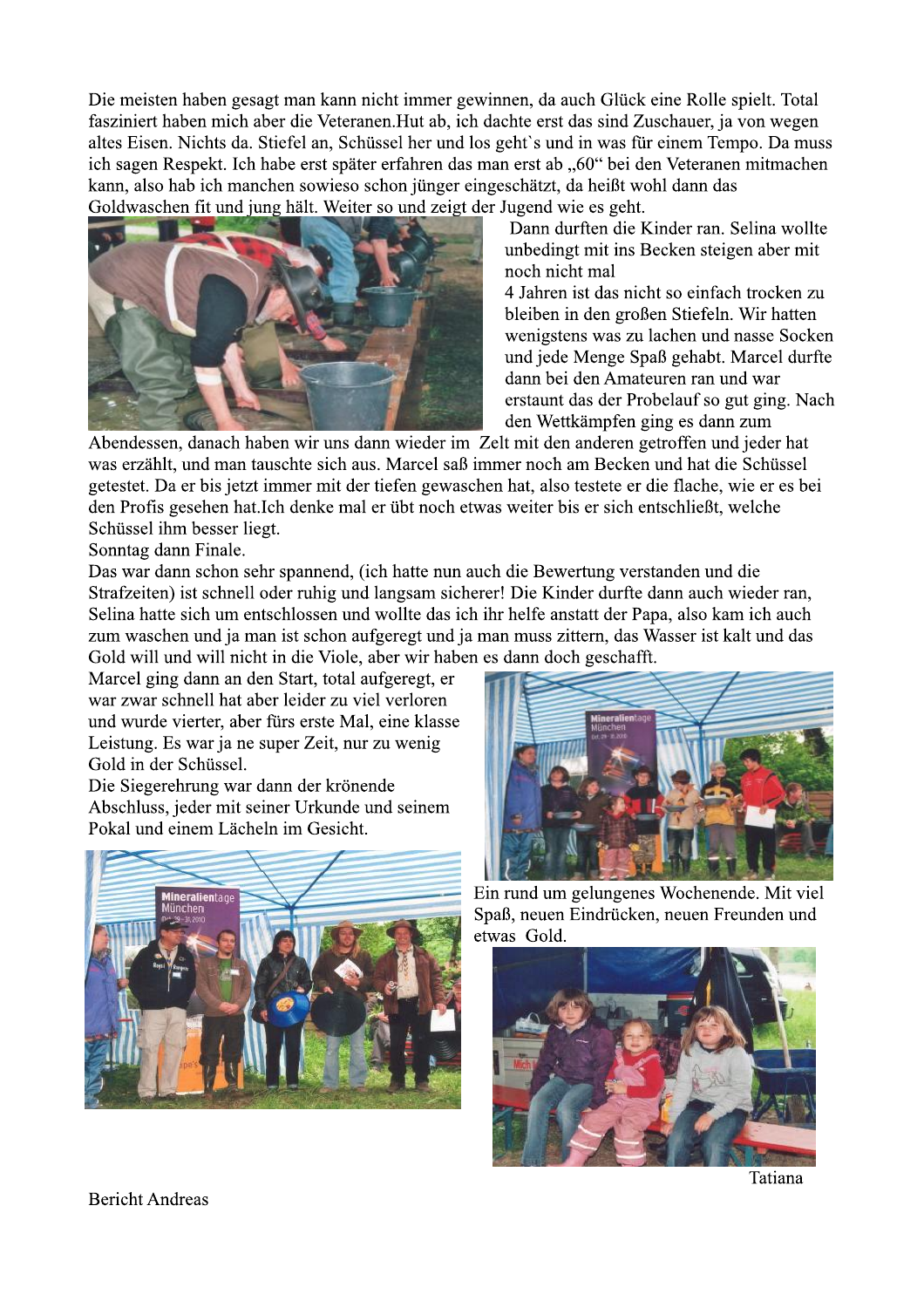## Die WM aus der Sicht einer Touristin

So oft hat mir mein Onkel Lux schon erzählt wie schön es auf einer WM ist. Oft habe ich auch schon etliche Fotos von schönen Orten gesehen. Dieses Jahr hat es dann endlich geklappt. Ich konnte mit nach Tschechien fahren. Jetzt weiß ich nicht mehr genau was ich erwartet hatte, aber das ganz sicher nicht.

Als wir am Campingplatz angekommen sind, waren wir fast die Ersten, doch schon bald



war der Platz gut gefüllt. Mit jeder Stunde wartete ich eigentlich noch darauf mich irgendwie unwohl unter all den fremden Menschen zu fühlen, die sich untereinander kannten, mich aber noch nicht. Doch

dieses Gefühl wollte sich einfach nicht einstellen. Jeder den ich traf und kennen lernen durfte, begrüßte mich wie einen alten Freund. Immer mehr schien mir diese WM wie ein großes Familientreffen, dass sich jedes Jahr wiederholte. Ein paar neue Gesichter. Ein

paar fehlten. Doch noch immer eine große Familie, die sich ehrlich freute einander wieder zu sehen. Ein tolles Gefühl und das schon von Anfang an.

Der große Einzug der Nationen war etwas, das ich mir nicht genau vorstellen konnte. Das Gefühl konnte von Bildern nie wiedergegeben werden, doch inmitten der ganzen Leuten mitzulaufen war herrlich. Die Menschen auf den Straßen, die den Zug mit ansahen. Man fühlte sich irgendwie ein bisschen besonders. Die Teilnehmer, die sich wirklich Gedanken bei ihren



Outfits gemacht hatten, sahen wirklich Klasse aus. Die Franzosen als Asterix und Obelix um ein Beispiel zu nennen. Nicht zu vergessen das große Feuerwerk am Abend in der Stadt. Ein gelungener Auftakt würde ich dazu sagen.



Da ich dieses Jahr nur als Zuschauer und Touristin fungierte, war ich auch nicht unter den aktiven Teilnehmern dabei. Trotzdem war ich bei fast jedem Durchgang auf der Trebühne und fieberte paar Leute kannte ich ja schon von ein mit. Ein paar Treffen auf dem Campingplatz, doch die meisten lernte ich doch auf dem Wettkampfgelände kennen. Alles herzliche, nette Leute, die ich ins Herz geschlossen habe. Je näher man dem Finale kam, desto aufwühlender wurden auch die Wettkämpfe an sich. Fahnen wurden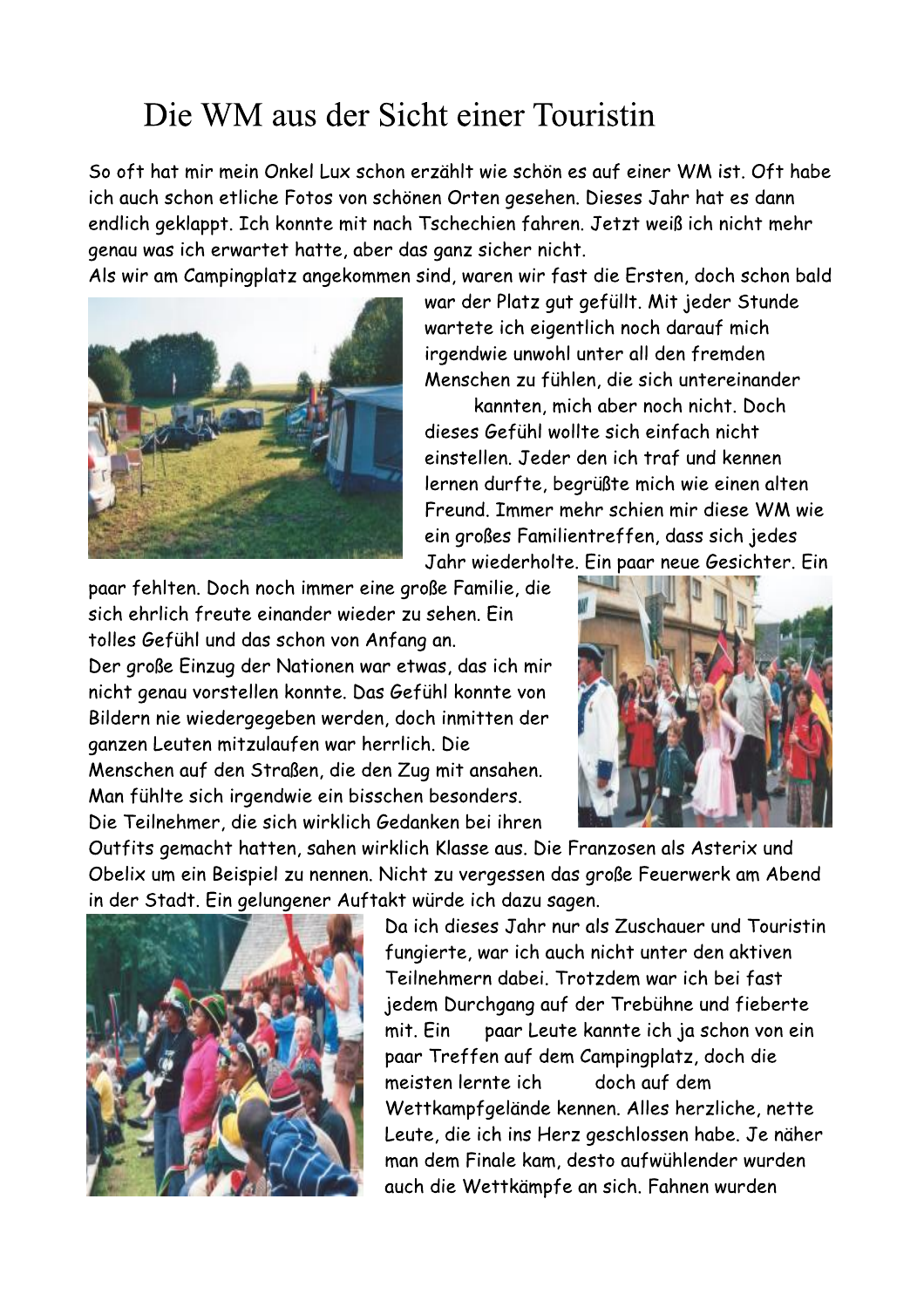geschwenkt. Die Mannschaften und Landesvertreter mit Trommeln, Vuvuzelas und Gesänge angefeuert. Das Wetter hat es die meiste Zeit auch gut mit uns allen gemeint. Es war heiß und meistens sonnig. Abgesehen von meiner ersten Nacht, die ich dann doch lieber im Auto verbracht habe, nachdem der Sturm unser Zelt beinahe wieder abgebaut hätte und der Regen uns noch einmal richtig durchwaschen wollte. Zurück zu unserem Finale. Bis zum Ende habe ich mit jedem Einzelnen mitgefiebert. Eigentlich hatte ich keinen besonderen Favoriten, sondern habe mich immer mit jedem mit gefreut. Als die Listen ausgehängt wurden, fühlte ich mich irgendwie wie in der Schule am ersten Schultag, an dem jeder sehen will, in welchem Klassenzimmer er ist. Namen wurden gesucht. Jubelschreie. Etwas enttäuschte Blicke. Leute mit Notizblöcken, die sich alles notierten. Wenn es dunkel wurde, wurde es meist aber nicht ruhiger. Es wurde ein schönes Rahmenprogramm geboten. Bands spielten auf der Bühne, Shows wurden aufgeführt. Dann gab es ja noch den Lagerfeuerplatz, an den man sich setzten konnte. Ihr merkt bestimmt, dass ich auch jetzt noch völlig begeistert bin. Das wird sich auch nicht ändern. Sollte jemand sagen, dass Goldwaschen doch langweilig ist, dass schicke ich ihn einfach auf eine WM. Diese Meinung wird er danach nicht mehr haben. Das nächste Jahr, sehen wir uns dann am Start.